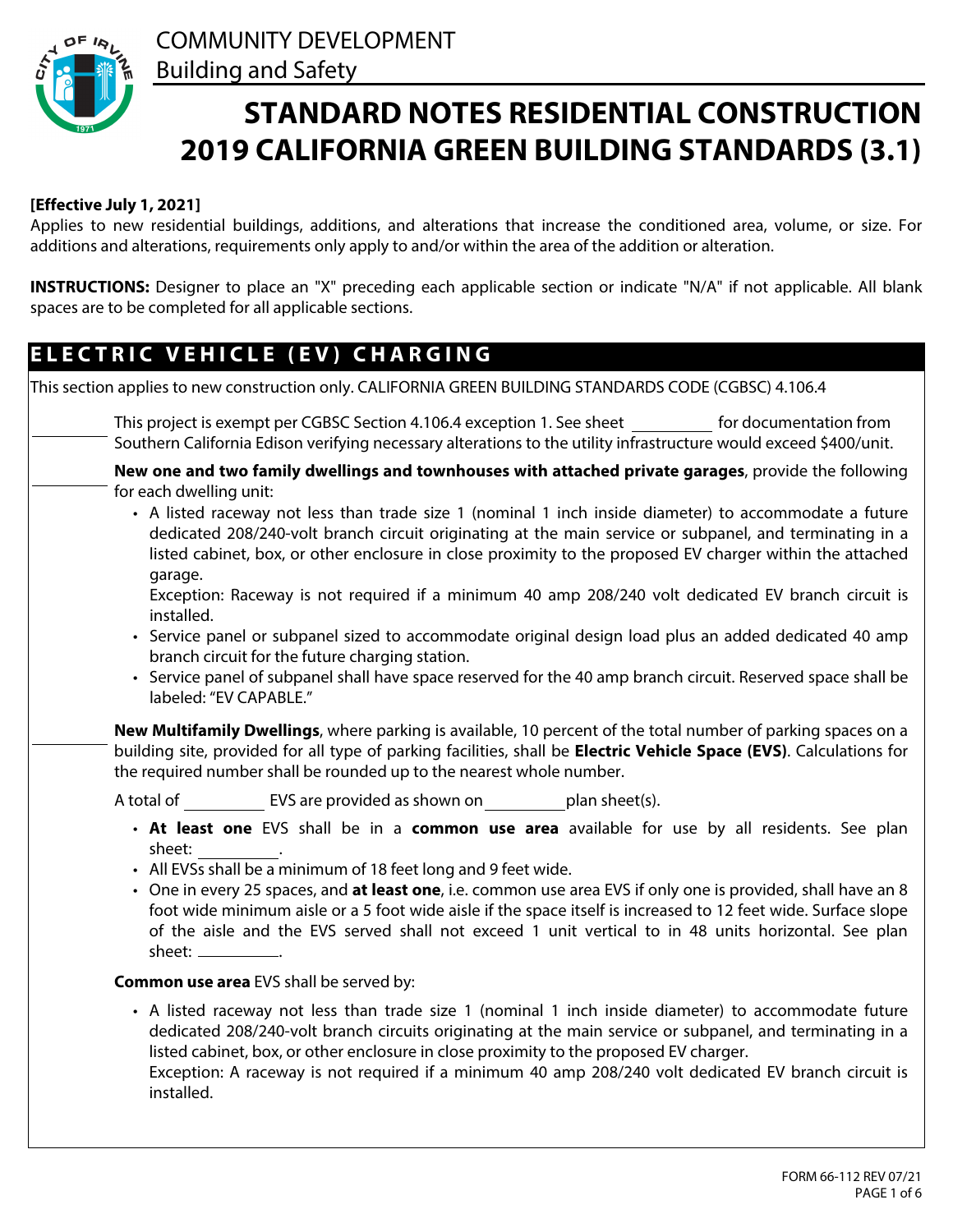- Service panel or subpanel sized to accommodate original design load plus the added dedicated 40 amp branch circuits for the future EVS.
- Service panel of subpanel shall have space reserved for the 40 amp branch circuit. Reserved space in the panel or subpanel shall be labeled: "EV CAPABLE." See the following plan sheet(s) for details:

All other EVS shall be served by:

- Electrical panel service capacity and electrical system, including any on-site distribution transformer(s) of sufficient capacity to accommodate simultaneous charging at all EVS.
- Designated service panel(s) of subpanel(s) shall have spaces reserved for each 40 amp branch circuit. Reserved spaces in each panel or subpanel shall be labeled: "EV CAPABLE."
- Those portions of conduit and related components that cannot be reasonably surface mounted post construction shall be installed at time of original construction. Installations shall accommodate, for each EVCS, a dedicated 208/240-volt branch circuit originating at the main service or subpanel, and terminating in a listed cabinet, box, or other enclosure in close proximity to the proposed EV charger. See the following plan sheet(s) for details:  $\overline{\phantom{a}}$

**New hotels and motels**, shall provide EVS capable of supporting future installation of EV Supply Equipment (EVSE) in accordance with the following table:

| <b>TOTAL NUMBER OF</b><br><b>PARKING SPACES</b> | <b>NUMBER OF</b><br><b>REQUIRED EVSs</b> |
|-------------------------------------------------|------------------------------------------|
| $0 - 9$                                         | 0                                        |
| $10 - 25$                                       |                                          |
| $26 - 50$                                       | 2                                        |
| $51 - 75$                                       | 4                                        |
| 76-100                                          | 5                                        |
| 101-150                                         | 7                                        |
| 151-200                                         | 10                                       |
| 201 and over                                    | 6 percent of total                       |

A total of EV are provided as shown on plan sheets(s).

- All EVSs shall be a minimum of 18 feet long and 9 feet wide.
- All EVSE (when installed) shall comply with the accessibility provisions of California Building Code, Chapter 11B.

When a single EVS is required:

- A listed raceway not less than trade size 1 (nominal 1 inch inside diameter) to accommodate future dedicated 208/240-volt branch circuits originating at the main service or subpanel, and terminating in a listed cabinet, box or other enclosure in close proximity to the proposed EV charger. Exception: A raceway is not required if a minimum 40 amp 208/240 volt dedicated EV branch circuit is
- Service panel or subpanel sized to accommodate the original design load plus an added dedicated 40 amp installed. branch circuit for the future charging station.
- Service panel of subpanel shall have space reserved for the 40 amp branch circuit. Reserved space shall be labeled: "EV CAPABLE."

All other EVS shall be served by:

- Electrical panel service capacity and electrical system, including any on-site distribution transformer(s) of sufficient capacity to accommodate simultaneous charging at all EVS.
- Designated service panel(s) of subpanel(s) shall have spaces reserved for each 40 amp branch circuit. Reserved spaces in each panel or subpanel shall be labeled: "EV CAPABLE."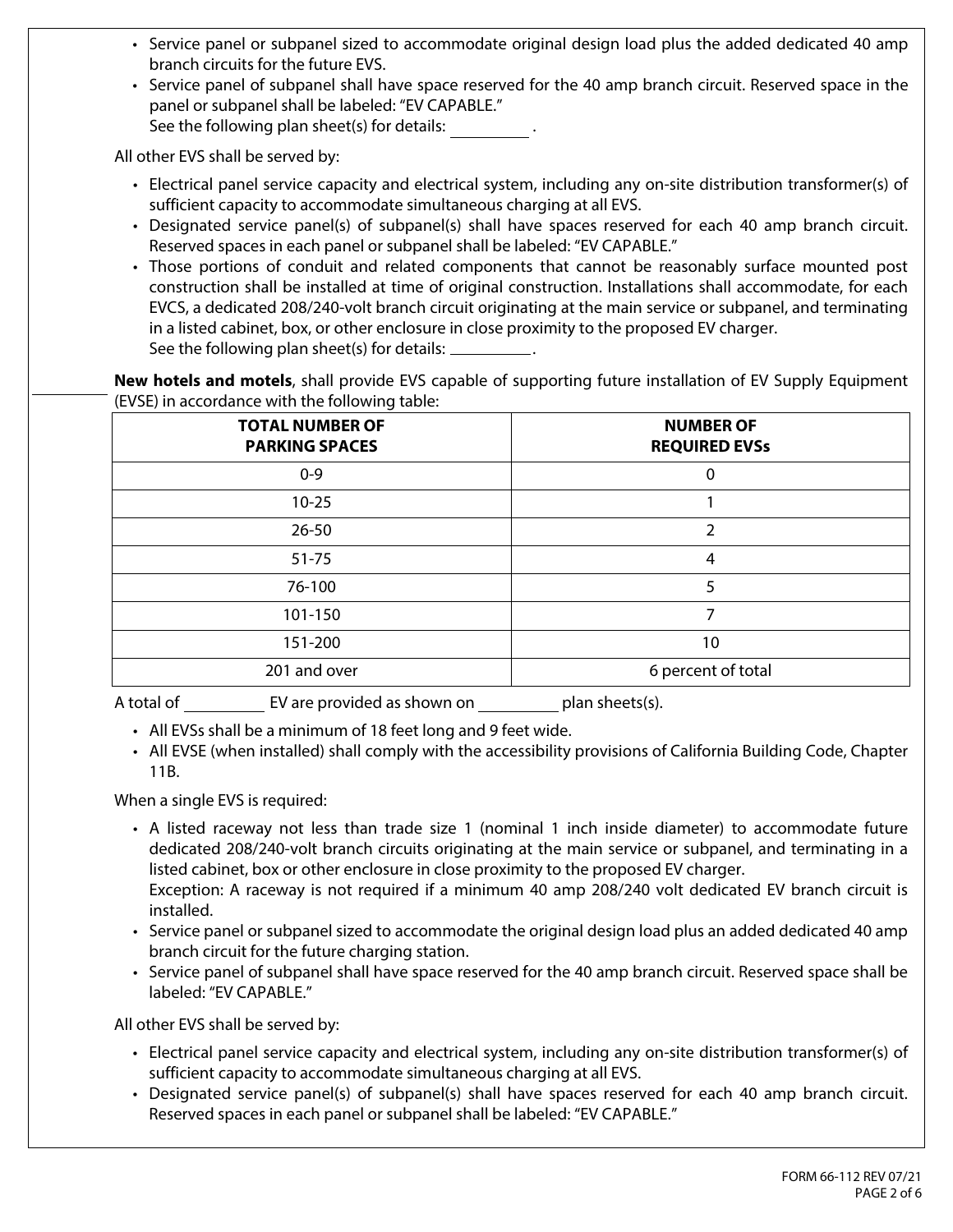• Those portions of conduit and related components that cannot be reasonably surface mounted post construction shall be installed at time of original construction. Installations shall accommodate, for each EVCS, a dedicated 208/240-volt branch circuit originating at the main service or subpanel, and terminating in a listed cabinet, box or other enclosure in close proximity to the proposed EV charger. See the following plan sheet(s) for details:

# **WATER EFFICIENCY AND CONSERVATION** (CGBSC 4.303)

### **INDOOR WATER USE**

Plumbing fixtures and fittings shall comply with the following table:

| <b>FIXTURE FLOW RATES</b>        |                                     |  |  |  |  |  |  |
|----------------------------------|-------------------------------------|--|--|--|--|--|--|
| <b>FIXTURE TYPES</b>             | <b>MAXIMUM FLOW RATE</b>            |  |  |  |  |  |  |
| ISHOWERHEADS                     | 1.8 gpm @ 80 psi (see note 1)       |  |  |  |  |  |  |
| <b>PRIVATE LAVATORY FAUCETS</b>  | 1.2 gpm $@$ 60 psi                  |  |  |  |  |  |  |
| LAVATORY FAUCETS IN COMMON AREAS | $0.5$ gpm $\omega$ 60 psi           |  |  |  |  |  |  |
| <b>IMETERING FAUCETS</b>         | 0.25 gallons per cycle              |  |  |  |  |  |  |
| <b>KITCHEN FAUCETS</b>           | 1.8 gpm $@60$ psi (see note 2)      |  |  |  |  |  |  |
| <b>IWATER CLOSETS</b>            | 1.28 gallons per flush (see note 3) |  |  |  |  |  |  |

### **NOTES:**

(1) When a shower is served by more than one showerhead, the combined flow rate of all showerheads and/or other shower outlets controlled by a single valve shall not exceed 1.8 gallons per minute at 80 psi, or the shower shall be designed to allow only one shower outlet to be in operation at one time.

(2) Kitchen faucets may temporarily increase the flow above the maximum rate, but not to exceed 2.2 gallons per minute at 60 psi, and must default to a maximum flow rate of 1.8 gallons per minute at 60 psi. Additionally, where complying faucets are unavailable, aerators or other means may be used to achieve reduction.

(3) The effective flush volume of dual flush toilets is defined as the composite, average flush volume of two reduced flushes and one full flush.

(4) When pre-rinse spray valves are installed, shall meet the requirements in the California Code of Regulations, Title 20, Section 1605.1(h)(4) Table H-2, Section 1605.3(h)(4)(A) and Section 1607(d)(7) and shall be equipped with an integral automatic shutoff.

### **OUTDOOR WATER USE - MWELO (CGBSC 4.304)**

This project is subject to MWELO requirements. See plan sheet  $\Box$  for completed City of Irvine Model Water Efficiency Landscape Ordinance work sheet, Form 40-81.

 $\blacktriangleright$  This project is exempt because no landscaping is included or because the aggregated landscaped areas within the project boundaries does not exceed 500 square feet. [Note where the project consists of multiple individual properties, each property shall be considered separately when determining "aggregated landscaped area."

# **MATERIAL CONSERVATION AND RESOURCE EFFICIENCY**

### **CONSTRUCTION WASTE REDUCTION, DISPOSAL AND RECYCLING** (CGBSC 4.408)

Recycling of materials shall conform to the Construction and Demolition Materials Recycling Requirements of the City of Irvine Municipal Code (IMC) Sections 6-7-901 through 6-7-912.

### **BUILDING MAINTENANCE AND OPERATION**

An operation and maintenance manual shall be provided to the building occupant or owner. The manual shall remain with the building throughout the life cycle of the home and shall contain but is not limited to the following items (CGBSC 4.410).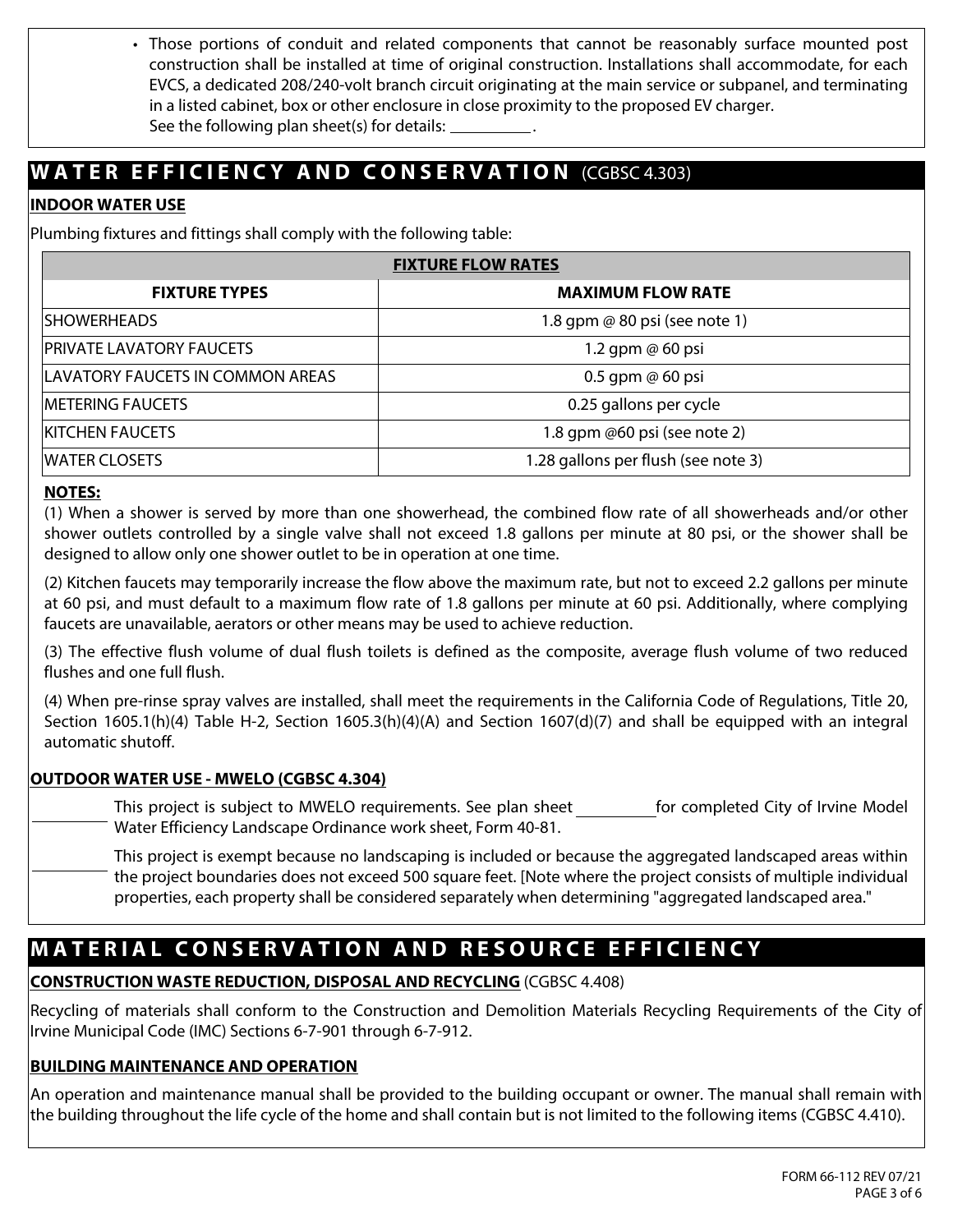- 1. Operation and maintenance instructions for the following:
	- a. Equipment and appliances, including water-saving devices and systems, HVAC systems, water-heating systems, and other major appliances and equipment.
	- b. Roof and yard drainage, including gutters and downspouts.
	- c. Space conditioning systems, including condensers and air filters.
	- d. Landscape irrigation systems.
	- e. Water reuse systems.
- 2. Information from local utility, water, and waste recovery providers on methods to further reduce resource consumption, including recycle programs and locations.
- 3. Public transportation and/or carpool options available in the area.
- 4. Educational material on the positive impacts of an interior relative humidity between 30-60 percent and what methods an occupant may use to maintain the relative humidity level in that range.
- 5. Information about water conserving landscape and irrigation design and controllers which conserve water.
- 6. Instructions for maintaining gutters and downspouts and importance of diverting water at least 5 feet away from foundation.
- 7. Information on required routine maintenance measures, including but not limited to, caulking, painting, grading around building, etc.
- 8. Information about state solar energy and incentive programs available.
- 9. A copy of all CGBSC special inspection verifications required through the course of construction.
- 10. Information from CAL FIRE on maintenance of defensible space around residential structures.

**RECYCLING BY OCCUPANTS** (Applies to projects having 5 or more multifamily dwelling units per common building site)

Readily accessible area(s) are designated, as shown on plan sheet(s) for depositing, storage, and collection of non-hazardous materials for recycling, including paper, corrugated cardboard, glass, plastic, organic waste, and metal.

# **E N V I R O N M E N T A L Q U A L I T Y**

#### **FIREPLACES**

Wood burning devices including fireplaces are not permitted under Southern California Air Quality Management District (SCAQMD) Rule 445. Any installed gas fireplace shall be a direct-vent sealed-combustion type. (CGBSC 4.503.1)

### **MECHANICAL EQUIPMENT AND DUCT PROTECTION**

To reduce the amount of water, dust, and debris collected in mechanical equipment and ducts, all duct openings and other related air distribution equipment component openings shall be covered from the time of delivery at the jobsite through the construction until final start up. (CGBSC 4.504.1)

#### **FINISH MATERIAL POLLUTANT CONTROL**

- **Adhesives, sealants, and caulks** shall meet the applicable standards of CGBSC 4.504.2.1 and tables 4.504.1 and 4.504.2 for VOC limits and content prohibitions.
- **Paints and coatings** shall meet the applicable standards of CGBSC 4.504.2.2 and table 4.504.3 for VOC limits.
- **Aerosol paints and coatings** shall meet the applicable standards of CGBSC 4.504.2.3**.**
- **Carpet systems** shall meet the applicable standards of CGBSC 4.504.3 including CGBSC 4.504.31 for **carpet cushions** and CGBSC 4.504.2 **carpet adhesives**.
- **Resilient flooring** shall meet the applicable standards of CGBSC 4.504.4**.**
- **Composite wood products** shall meet the applicable standards of CGBSC 4.504.5 and table 4.504.5.

#### **INTERIOR MOISTURE CONTROL**

- **Water damaged** building materials shall not be installed.
- **Moisture content of wood** used in wall and floor framing shall be verified not to exceed 19 percent prior to approval to cover (CGBSC 4.505.3). Verification testing shall be performed using a probe-type or contact-type meter at three random locations between 2 and 4 feet from the grade stamped end of the piece being checked.
- **Insulation** products shall be dry when covered. Wet-applied insulation products shall meet the manufacturer's recommendations prior to enclosure.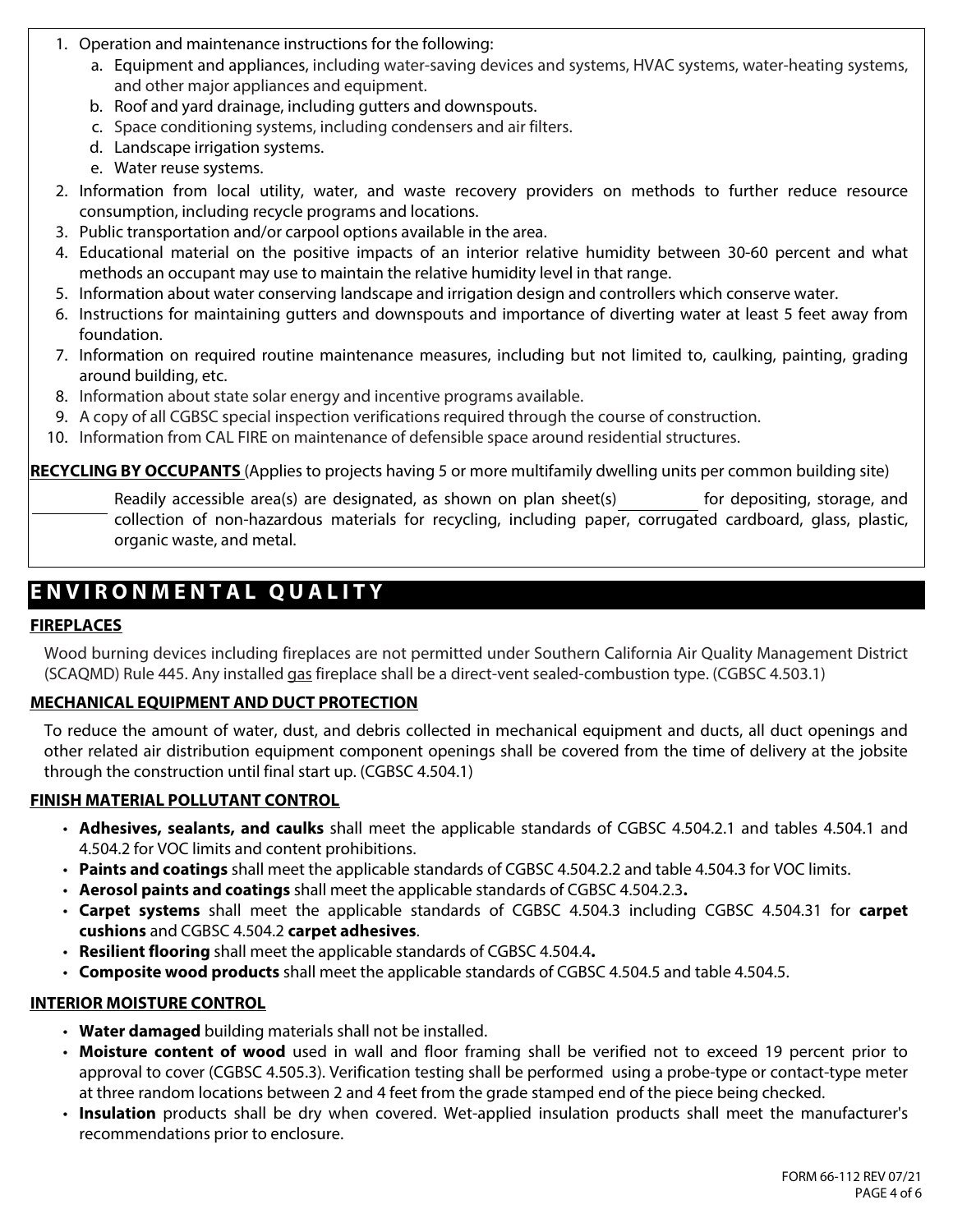### **AIR QUALITY AND EXHAUST** (CGBSC 4.506)

Mechanical exhaust fans which exhaust directly from a room containing a bathtub, shower or tub/shower combination shall be provided and shall:

- Terminate outside the building, for duct sizing based on fan capacity and length see Prescriptive Duct Sizing Requirements.
- Be ENERGY STAR compliant.
- Be controlled by a humidity control, and unless functioning as a component of a whole house fan system, be capable of adjustment between a relative humidity range of less than or equal to 50 to 80 percent.
- See below for supplemental requirements.

# **A D D I T I O N A L A I R Q U A L I T Y R E Q U I R E M E N T S**

### **2019 CALIFORNIA BUILDING ENERGY EFFICIENCY STANDARDS** (CBEES) (Not applicable to hotels or motels)

Specific indoor air quality standards required by the California Building Energy Standards, section 150.0(o), and reference document American Society of Heating, Refrigerating, and Air-Conditioning Engineers (ASHRAE) 62.2 apply as follows:

- Bathroom exhaust fan shall be provided having a minimum capacity of **50 cfm**, a sound rating of **3 sones** or less unless designed for continuous operation and installed to operate without occupant intervention. In which case, the minimum capacity must be **20 cfm** and a sound rating of **1 sone** or less.
- Kitchen exhaust fan shall be provided having a minimum capacity of **100 cfm** and a sound rating of **3 sones** or less unless designed for continuous operation and installed to operate without occupant intervention. In which case the minimum capacity must be **5** air changes per hour based on the kitchen volume and a sound rating of **1 sone** or less.
- Whole Building Ventilation shall be provided. Fan capacity shall meet the Required Mechanical Ventilation Rate per CBEES section 150(o)1.iii. Fans intended for continuous operation shall have a sound rating not exceeding **1 sone.**

### **NOTES:**

(1) **Prior to passing rough mechanical inspection, the contractor shall complete and provide to the inspector for acceptance the first three pages of the CF-6R-MECH-05 form to verify fan sizing requirements are met and to discuss proposed switching and control strategies.**

(2) A remote-mounted inline fan, or exterior-mounted exhaust fan, with a minimum of 4 feet of duct between the fan and the interior intake or supply grille does not require a sound rating.

(3) Fan ducts shall comply with Prescriptive Duct Sizing Requirements.

(4) Kitchen or bathroom exhaust fans intended for local exhaust only and designed for continuous operation shall operate automatically without occupant intervention. Such fans shall also be provided with readily accessible and identified override control.

(5) All fan listings must meet or exceed design specifications including air volume capacity at 0.25 inches of w.c., sound rating, and continuous operation as applicable.

(6) Whole Building Ventilation fans designed for continuous operation may operate automatically without occupant intervention, in which case such fans shall also be provided with readily accessible and identified override controls. As an alternate such fan may be switch controlled provided the switch is labeled using Arial 12 point font as follows:

#### **To maintain minimum levels of outside air ventilation required for good health, the fan control should be on at all times when the building is occupied, unless there is severe outdoor air contamination**.

• Minimum efficiency MERV 13 filter(s) shall be provided such that all recirculated and mechanically supplied outdoor air is filtered before passing through thermal conditioning components.